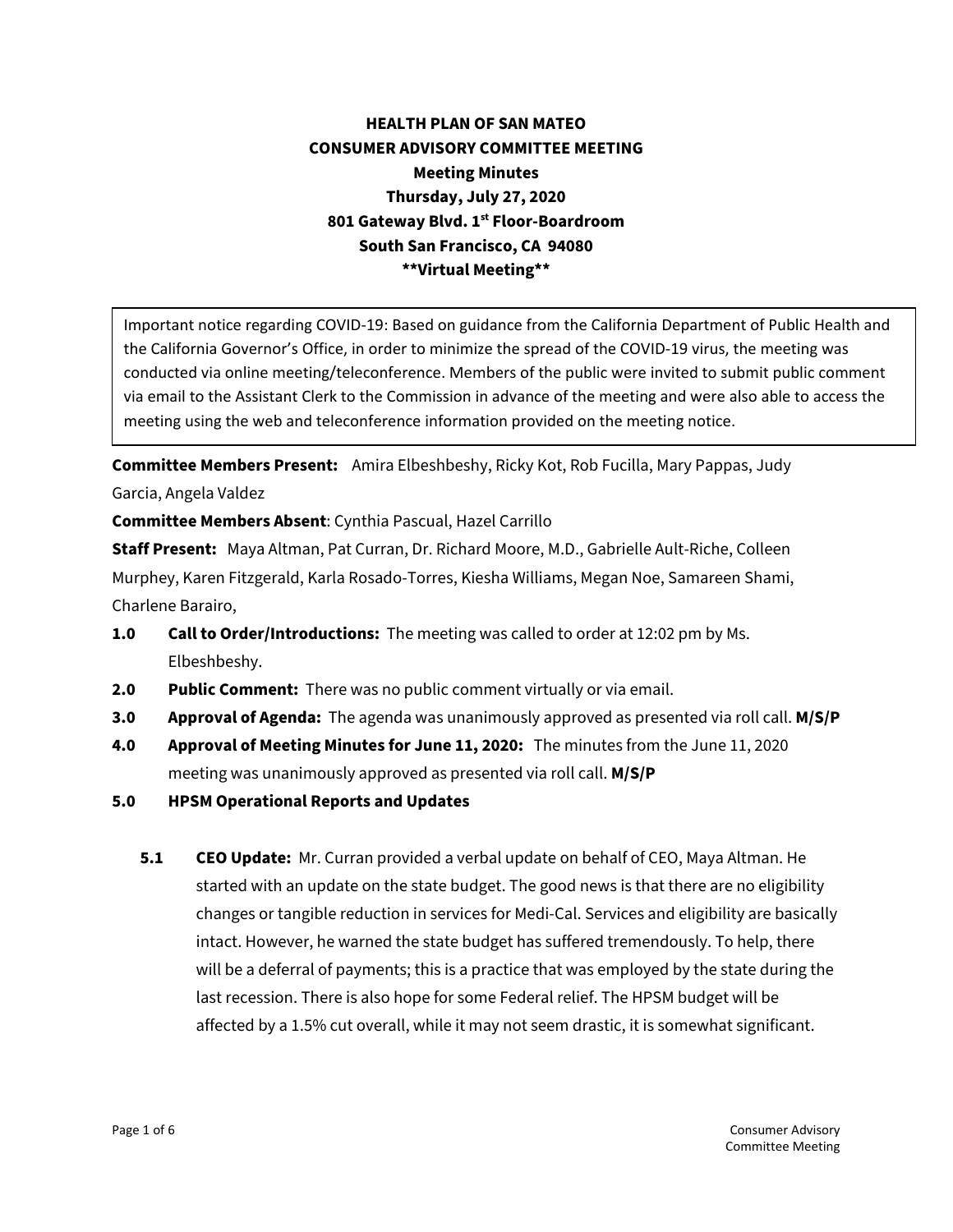He also went over HPSM's outreach to Providers, particularly the congregant and skilled nursing facilities. HPSM has also reached out broadly to their most vulnerable members, ensuring that they are getting the services they need at this time and keeping a focus on preparing for a return to services. HPSM is also preparing for the public safety power shutdowns (PSPS) planned for the summer months, concerned about members that may be affected, they are also planning for the upcoming flu season.

Ms. Pappas asked if HPSM employees are working remotely. Mr. Curran confirmed that a large majority, over 95% are successfully working from home. There are a handful of employees at the office to handle the day to day logistics like mail and upkeep of the facility. He remarked employees are not planning on returning to the office until the end of August and HPSM may consider extending that even later depending on how things look at that time. He emphasized that HPSM is focused on outreach and providing service to their members and there have not been shortfalls in that area.

**5.2 CMO Update:** Dr. Moore provided a brief COVID update. He informed the group that a consulting team has met with the Skilled Nursing facilities (SNF) to help them with infection control procedures. They will be conducting a second visit. This comes about four weeks after their first inspection when many deficiencies were identified. HPSM should hear their findings at the end of the week, but the signs are very encouraging. HPSM conducts weekly or bi-weekly coalition meetings with the county's SNFs. Recently, they invited assisted living facilities to join these meetings to take part of the presentations from community laboratories about COVID testing since facilities are required to regularly test staff and residents.

HPSM is currently addressing concerns with Intermediate Care Facilities or ICFs. These facilities are peer grouped by level of care and bed size. They provide custodial care under a physician's direction for residents who have a developmental disability.

Dr. Moore spoke about a recent town hall with Congresswoman Speier, she wanted to hear the concerns of the county's physicians. 36 physicians attended the event. The number one concern, was the availability of personal protective equipment (PPE) needed to safely re-open/run their practices. County Health doctor, Shruti Dhapodkar, MD attended the event. Having heard the PPE concerns, County Health has forwarded brochures to HPSM and to the medical association about the procedure to request PPE from the County. The other request of Congresswoman Speier was to ensure the preservation of telephone-only visits as a CMS-approved benefit.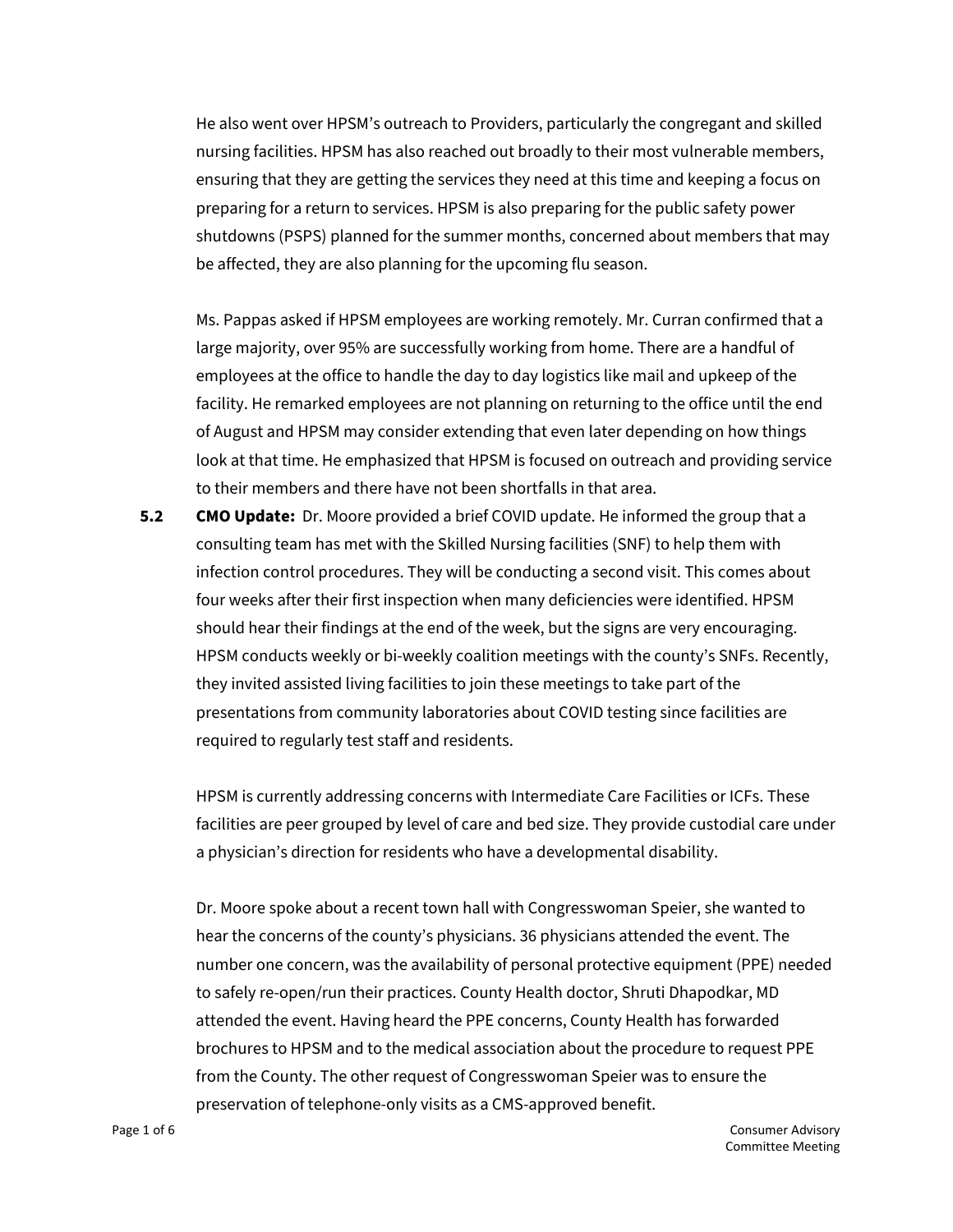Medi-Cal enrollment numbers have not gone up much yet, there was a slight uptick in May but not the numbers they expected. He also provided an update on the state's COVID numbers.

- **5.3 Proposed Changes to Medi-Cal ID Cards**: Ms. Fitzgerald, Marketing and Communications Director, went over the new member ID cards and packets currently proposed by the Marketing & Communications Department in conjunction with Member Services. It's a cost saving, member engagement improvement initiative. The new user friendly, environmentally conscious design will save money and cut down on the number of mailings. She reminded the group that because DHCS has announced the pharmacy carve out effective January 1, 2021, they needed to update the information on the enrollment cards anyway. The proposal would combine the ID card and packet into one comprehensive package, instead of the piece meal approach currently in place, where members receive their ID card first, followed up with a large and cumbersome packet and directory. Going forward, they would like to invite new members to view the directory online or ask them to reach out to Member Services for that information, a practice currently used by a number of health plans in the area. Ms. Fitzgerald is confident the new streamlined process will not only save money but also improve member engagement. They are also making efforts to engage members thru paperless communication, starting with new members. Eventually, they'd like to procure email addresses for all members to streamline communication going forward. They are also working on a more robust "New Member" landing page on the HPSM website, improving navigation with easy to locate member materials. Their intent is to get members acclimated with the website right away. Ms. Pappas asked if most members have computers and how many are computer savvy. Ms. Fitzgerald said recent survey conducted showed that an increasing number of members, even those over the age of 65 are using computers more and more. Some surveys actually show that there is growing interest in getting less paper, with many members opting for paperless options. Mr. Kot asked what efforts are being made to reach those without computers or are just not savvy enough to take advantage of this. Ms. Fitzgerald noted they are not forcing anyone to choose paperless only options, they can continue to receive paper correspondence if they wish.
- **5.4 Quality Improvement:** Ms. Noe provided an update on the interpreter services. She advised the group that HPSM offers telephonic interpreter services in over 200 languages as well as an in-person option for those who utilize American Sign Language (ASL). They are now announcing video interpreter services. These services are available for either inperson office visits or Telehealth video visits and includes ASL video interpreters too. If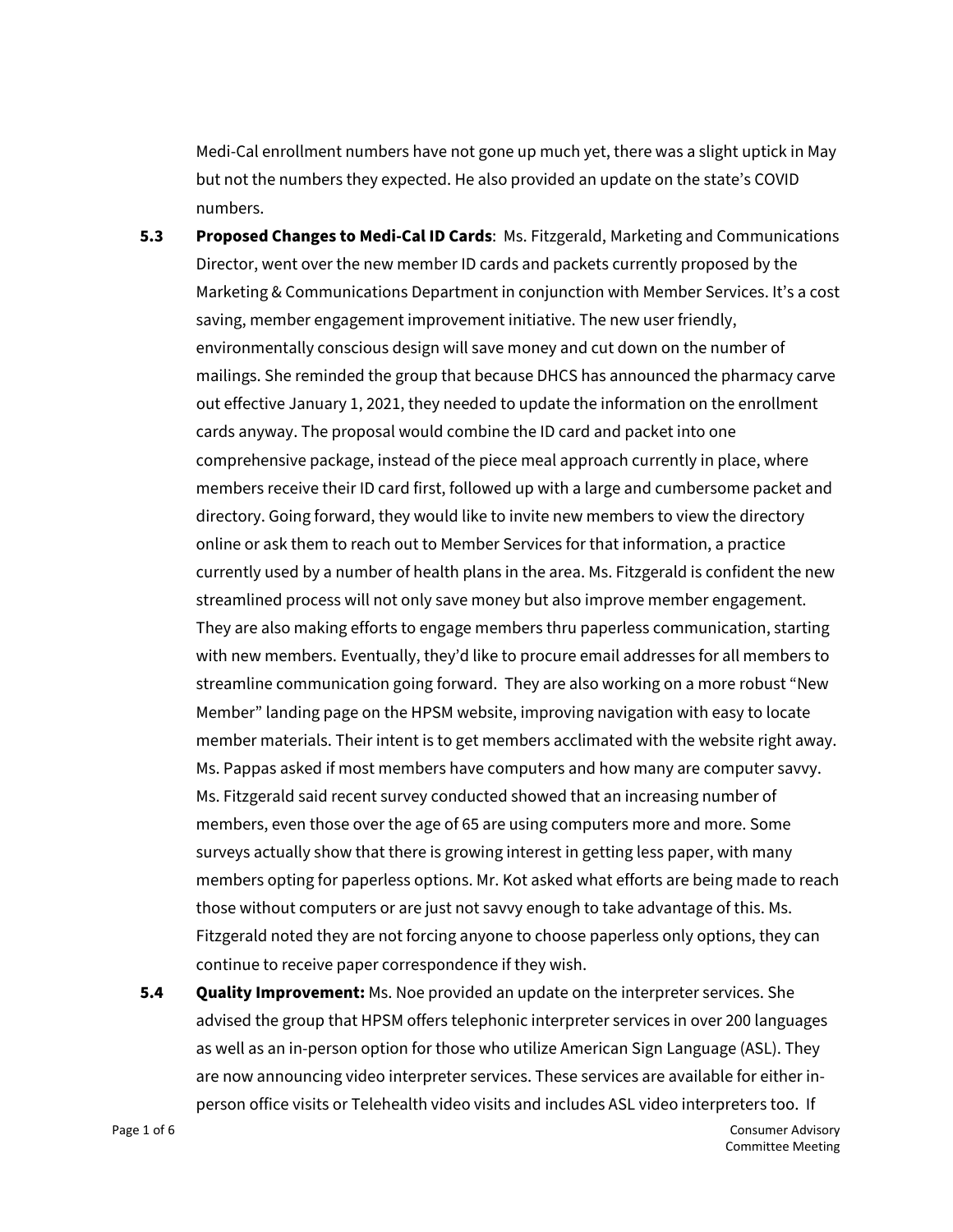members would like to use either the video or the phone interpreter option for either an in-person or Telehealth visit, they can let their Provider know ahead of time to arrange that. There is quite a bit of information available for both providers and members on the HPSM website in the language services section.

Ms. Shami reviewed HPSM's outreach efforts to two high risk populations, asthmatic members in the Asthma Outreach Program and expectant or postpartum mothers in the Baby and Me Program. In the early months of the shelter-in-place there was a lot of concern from members of these groups. They've expanded their outreach program to address COVID related issues and have reached out to over 100 adults with asthma and over 200 pregnant or post-partum members. She reported that members in the Baby and Me program were concerned about the risk of attending well-baby office visits. They were also concerned about pre-natal and post-partum appointments being changed to telehealth appointments. Procuring or being able to afford diapers were also big issues. HPSM stressed the importance of keeping well-baby appointments and helped members understand what to expect, in an effort to lessen their anxiety. They were also able to secure a 3 month supply of diapers for some members, with the help of HPSM Accountant II, Jeanette De La Rosa. Mr. Fucilla congratulated the group on their efforts in procuring diapers and supplies for these new moms.

The Asthma group had concerns about visiting an ED during an asthma episode. They also had questions about COVID screenings and what to expect when visiting their Provider. Some members were unable to reach their Provider in a timely manner and others were having issues with their prescriptions. The department addressed all health education questions and addressed all pharmacy related issues, encouraging members to obtain a 90 day supply of all medications.

**5.5 Grievance and Appeals:** Ms. Rosado-Torres reviewed the G&A report. This quarter the "Rate of complaint per member" was updated to reflect the change in membership. In the  $2<sup>nd</sup>$  quarter most of the LOB's met their "Rate of Complaint per 1,000 members" goal, as well as timeliness goals for both grievance & appeals and Pharmacy. They saw a significant decrease to the volume of cases and believe this is attributed to COVID-19. There was a small reduction in appeals. The Rate for Overturned Cases is 50%, which represents 8 cases. She reminds the group there are a lot less cases, however that does make the percentages look higher. There was one case from the Medi-Cal LOB that went to the Department of Managed Health Care (DMHC) for the 2<sup>nd</sup> quarter. There were 9 Appeals cases that went to independent review. Medi-Cal grievances are less in Q2 then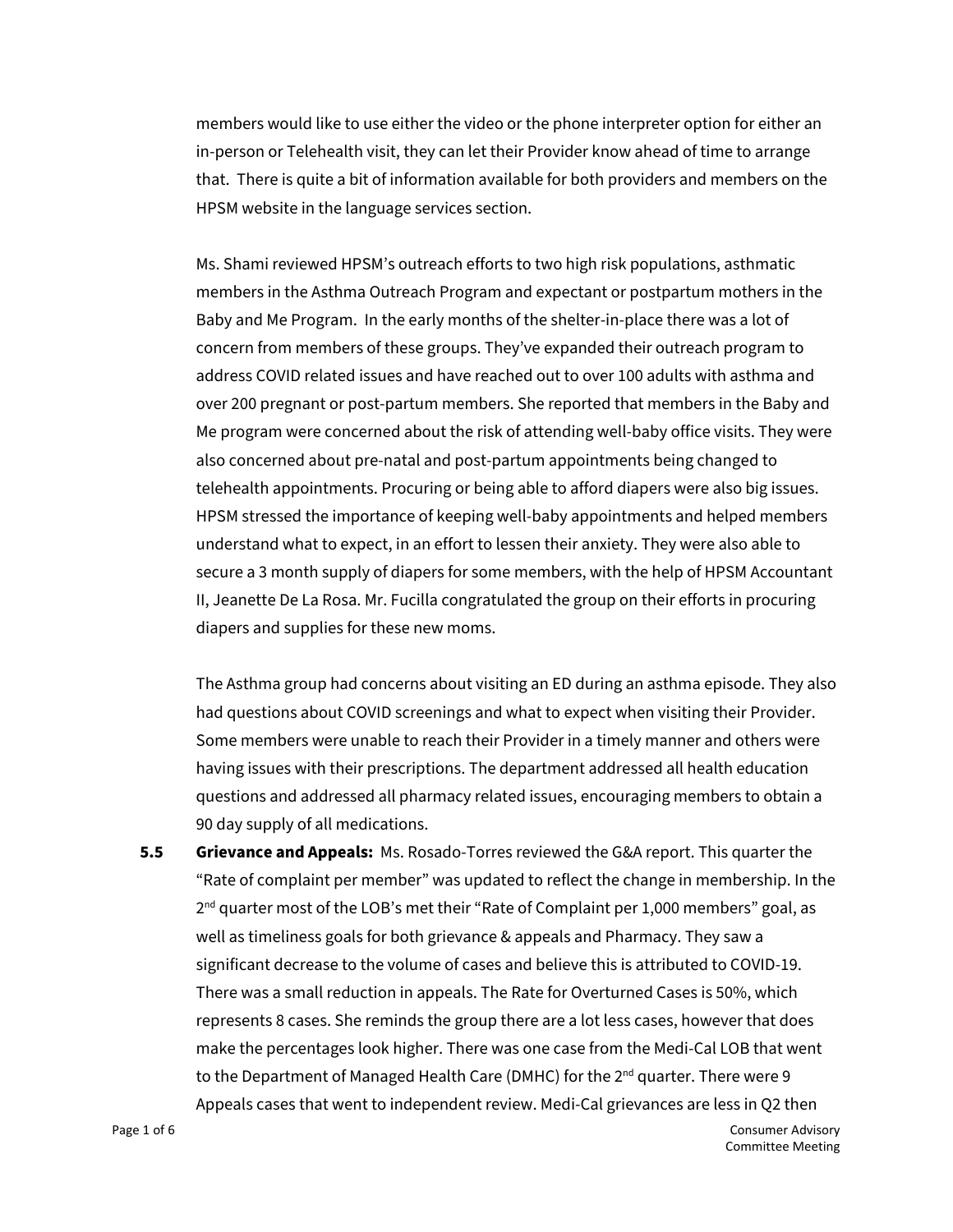Q1, however, there was a slight increase in the volume of appeals, the increase was mainly on Pharmacy appeals. The overturned percentage is at 40%, while that may seem high it represents half the number of cases from the last quarter. They've also updated their goals for rate of complaints for their NCQA data. The rate for non-behavioral appeals was slightly higher in Q2, something they will monitor. They were not able to get data on Kaiser for this report, but will include that in the next one. She went over PCP changes; 22 members requested to change their PCP from 17 different PCP's. Of those, 10 were clinics and 7 were individual providers.

**5.6 Provider Services:** Ms. Murphey provided a verbal report on Provider Services. She mentioned their focus on congregant care settings. They are focusing on both one-on-one process improvements and general items like how they are communicating with members and families. She also mentioned they are coordinating with the ombudsman office to share information and communication materials, and with Institute on Aging (IOA) to include our Residential Care Facilities for the Elderly (RCFEs) in our learning collaborative. A number of RCFEs joined our 7/2 call.

One major item they are working on is transferring BHRS admin work like contracting and claims payments to HPSM. They are moving the timeline up for that, hoping to have most in-network by 10/1/2020, which should help reduce member and provider confusion over the transition period. The goal is to have a more integrated partnership with the county.

They are talking with some of the hospitals while they are reopening. Some like Stanford are almost back to normal utilization, but not all are like that.

They are currently in talks with AHMC, a buyer for Seton. There are no major changes proposed at this time. Key people are staying on which will help with consistency.

For those who members who don't have a PCP or if their provider does not offer telemedicine, HPSM is offering teledoc. It provides on-demand, virtual visit with a physician. Utilization has been very low so far, only 30 have registered and only 10 visits so far. They are thinking of ways of promoting this.

They continue to conduct outreach to our primary care provider network with a recent focus on telemedicine, vaccines, and preventive services and are actively working on additional provider recruitment in the primary care space, NEMT, and speech therapy. Most other provider recruitment efforts are on pause until Oct 1 as we focus on BHRS.